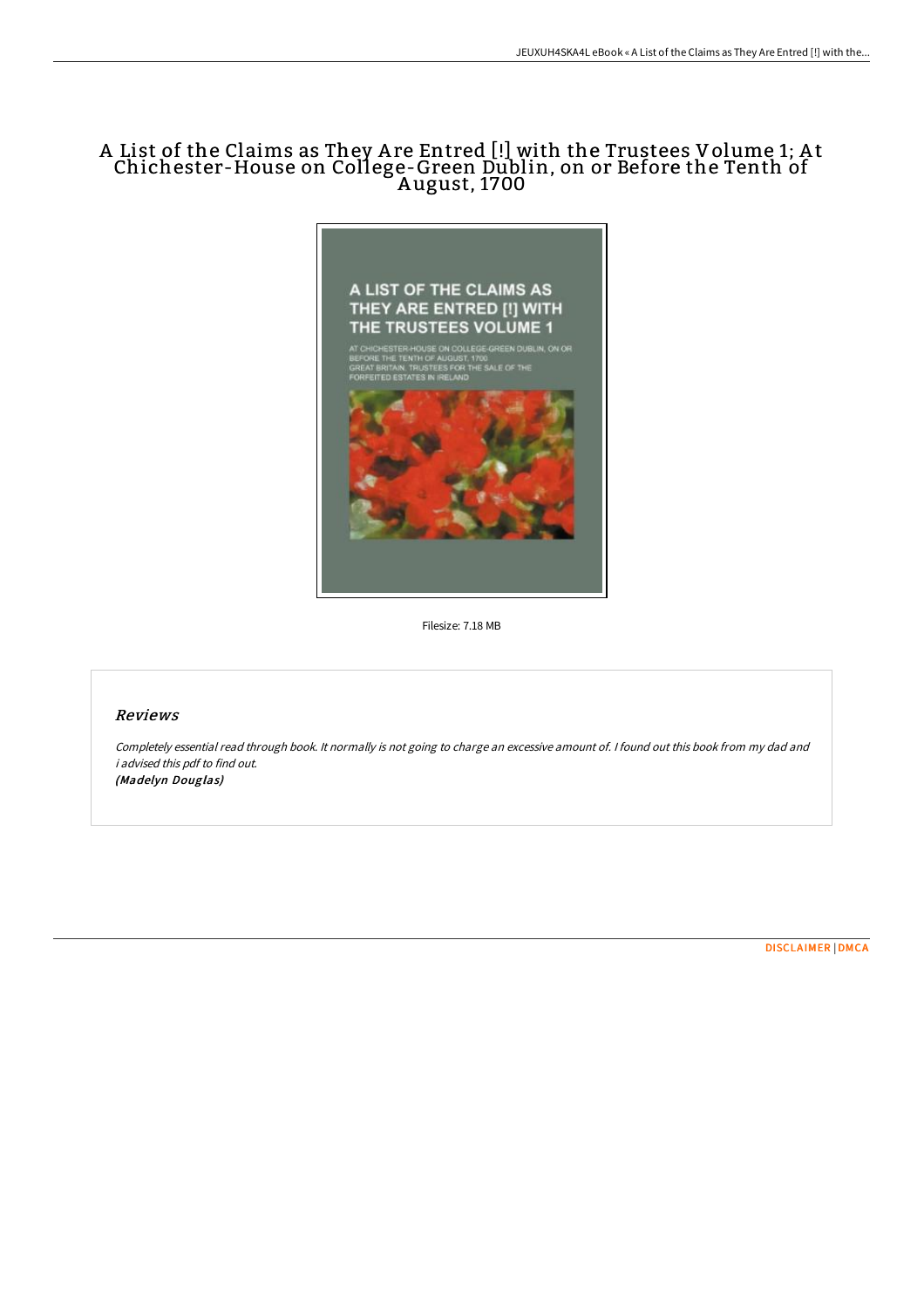## A LIST OF THE CLAIMS AS THEY ARE ENTRED [!] WITH THE TRUSTEES VOLUME 1; AT CHICHESTER-HOUSE ON COLLEGE-GREEN DUBLIN, ON OR BEFORE THE TENTH OF AUGUST, 1700



Rarebooksclub.com, United States, 2012. Paperback. Book Condition: New. 246 x 189 mm. Language: English . Brand New Book \*\*\*\*\* Print on Demand \*\*\*\*\*.This historic book may have numerous typos and missing text. Purchasers can download a free scanned copy of the original book (without typos) from the publisher. Not indexed. Not illustrated. 1701 Excerpt: .B. Dunboyn. C. Kerry. B. Magonily. Same County and Barrony. C. Kerry. B. of Glane, roughs. C Sligoe. B. of Corren C. Meath. C. Sligoe. B. Leyney. B. Carbry. C.Tipperary. B. Ikerrin. C. Tipperary. Constan.Con B. Ikerrin. (nor, the forfeiting Lessee. C. Dublin. I Peter Nottingham by Lease. By assignment of a Lease from the Dean and Chapter of the Holy Trinity, Dublin, to Robert Caddell who conveyed, to Claimant all his interest and equity of Redemption, Sec. 4th Decern 1688. By Lease dat. April 97. from the said Dean c. to Claimant, who made a Lease of 31 Years to the said Caddell. By Lease dat. the 5th of Sept. 77. to Claimants Father, and came to Claimant, as Administrator to hie Father. By Lease dat. the 6th of May 71. ro Claimants Testator, and to Hen. Dawes. Wit. M. Wrtn. Seal. By Certificate and Letters Patents, dated the 5th oiMay 77. On what Lands. a dwelling houle Malt-house and Brew-house in Sr. James s-street, within the liberties of the City of Dublin. 3 Plow lands and half ot Corronowassand Billy. Trimblestown and other Lands. A piece of ground joining upon Frapperlane in St. Michan s Parish in Oxmantown and the Houles and Improvements thereon. Molanstowne, Milhowne, and other Lands. 2 quarters of Biker, Ardroe, and Rannaghan. The Rectory and Impropriate Tythes of Dromrany. Four Tenements Acre of Land with the appurtenances nigh OxmantownGreen. Lands Tenements of Courtbrack, and several other Lands. Kllleene and several...

 $\mathbf{r}$ Read A List of the Claims as They Are Entred [!] with the Trustees Volume 1; At [Chichester-House](http://www.bookdirs.com/a-list-of-the-claims-as-they-are-entred-with-the.html) on College-Green Dublin, on or Before the Tenth of August, 1700 Online

Download PDF A List of the Claims as They Are Entred [!] with the Trustees Volume 1; At [Chichester-House](http://www.bookdirs.com/a-list-of-the-claims-as-they-are-entred-with-the.html) on College-Green Dublin, on or Before the Tenth of August, 1700